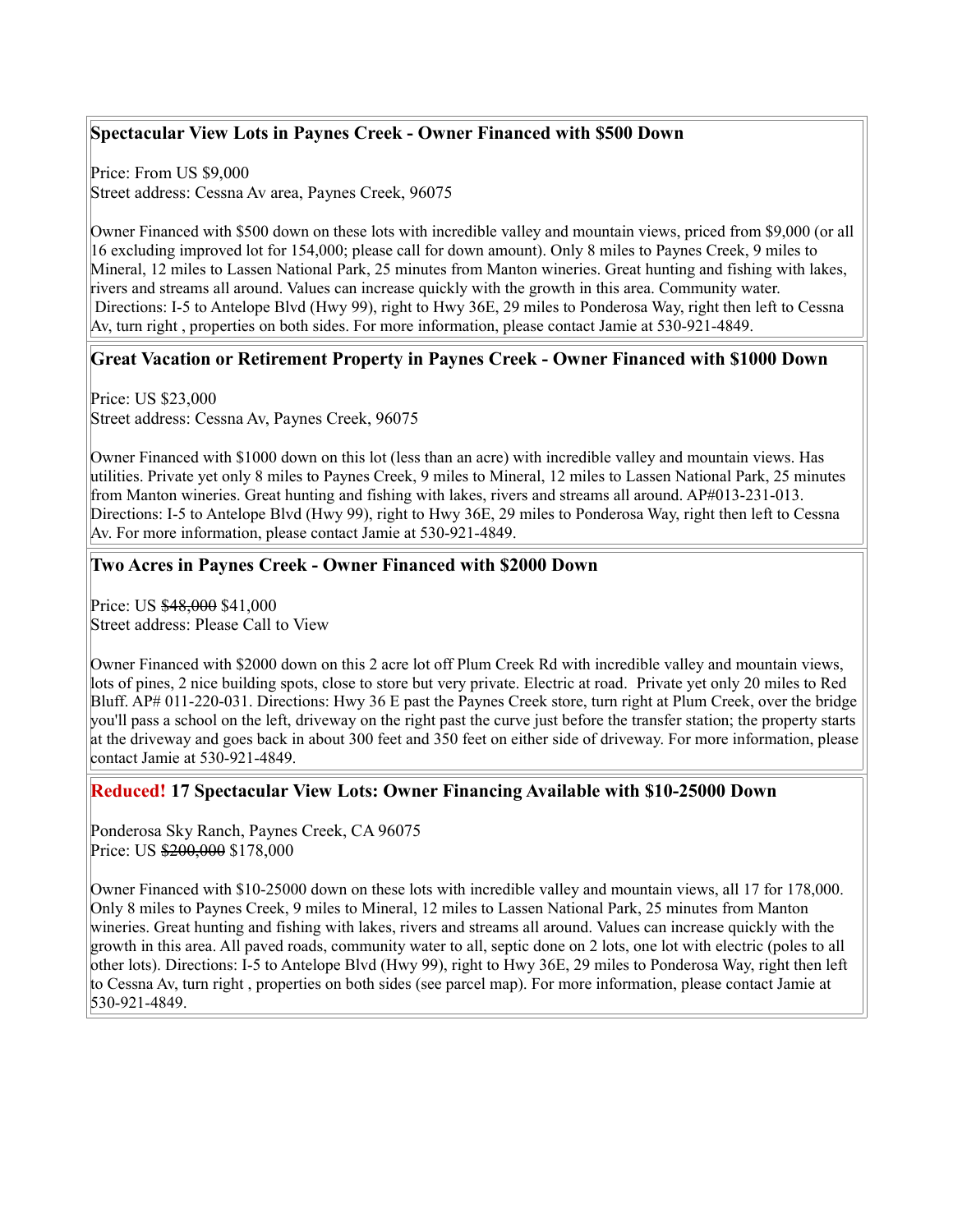## **REDUCED! Lakehead - Lots of Pines - Owner Financed with \$1000 Down**

Price: US \$36,000 \$24,000 Street Address: Black Blvd, Lakehead, CA 96051

Nice, quiet neighborhood with lots of trees; aproximately 0.5 acres. Would make a great vacation place for the Mount Shasta Ski Park season! Owner Financed for \$1000 down. If split, the other parcel can face Coleman. AP# 082-260- 029. Directions: 15 minutes north of Redding to Riverside exit, turn right, then right again on Main St, right on either Black Blvd (property between Coleman & Black); second to last parcel. For more information, please call 530-921- 4849.

## **REDUCED! Lakehead: 3.24 Acres in Gregory Creek Acres - OWC with \$2000 Down**

Price: US \$112,000 \$63,000 Street Address: See Directions Below

Beautiful level building site with power adjacent, scenic views of mountains, valleys and forest. Nice quiet country setting on cul du sac, great for horse lovers! 15 minutes from Redding, less than an hour to Mt Shasta Ski Park, short drive to launch your boat (filter view of lake). Owner will carry for \$2000 down; AP#083-380-013. Directions: Hwy I-5 north to Gilman exit, left over hwy, right at T, 2 miles on Gregory Creek Rd, right on Zola Dr, left on Cordes Ct, on left at V in road. For more information, please call 530-921-4849.

### **REDUCED! Near Downtown Red Bluff: Owner Financed with \$2000 Down**

Price: US \$119,000 \$93,000 Street address: Westridge Dr, Red Bluff, 96080

Parcel available (10 acres) in Red Bluff, one mile from high school with good building sites and gorgeous 360 degree views of all the mountains. Owner financed with \$2,000 down. A private, peaceful area with lots of oaks, a pond view and no visible neighbors. AP# 022-280-042. Directions: Walnut Av to Baker Rd, left on Plymire to the end, right on Deer Valley, then right on Westridge; first gate on right on Westridge. Please bring parcel map to find corners, marked with pink ribbons. For more information, call 530-921-4849.

#### **Five Beautiful Acres - OWC with \$30,000 Down**

Price: US \$148,000 Street Address: 17040 Davis Garden Dr, 96022 - See Directions Below

2 parcels sold together in a wooded, private, parklike setting with a creek going through a corner of the property. Allowances to build 2 homes plus 2 in-law units (up to 1200 sf); Tehama County has easier building codes and lower costs than Shasta County! Well and septic; well is 157' deep and 50 gpm. Electricity is to the property. AP# 006-290- 006. Directions: I-5 south from Redding 15 miles to Cottonwood Bowman Road exit, go west for 7.6 miles, left on Rory Ln, go half mile to Davis Garden Rd, go right 0.5 miles, driveway on left. For more information, please call Jamie at 530-921-4849.